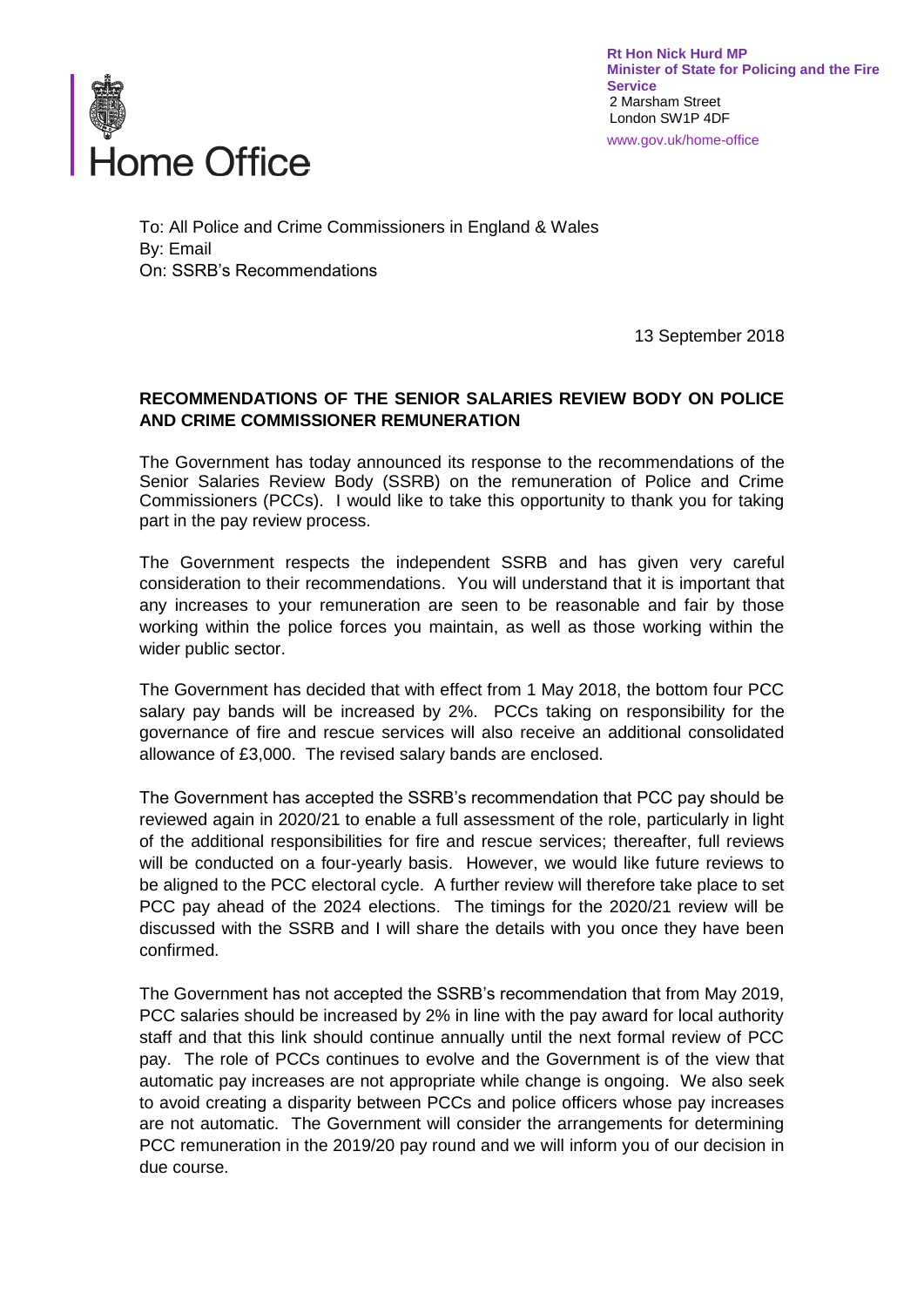The SSRB recommended that a review of the pay structures for PCCs should be conducted in advance of the next formal review of PCC pay. The Government has not accepted this recommendation. You will be aware that PCC pay structures are currently aligned to those of chief police officers, and that their pay is currently under review as part of sector-led reforms to deliver a new pay and reward framework. PCC pay structures will be reviewed following the completion of the on-going review of chief officer pay.

The SSRB have also recommended that PCCs who lose their seat at election should be entitled to a loss of office payment. The Government will give further consideration to this issue.

In addition to the above, we have also written to all Police and Crime Panel Chairs advising them of the Government's decision to offer panels which take on scrutiny of fire and rescue functions an uplift of grant, capped at 20% of the administrative element of the allocation (£10,660 per area), to meet the actual additional costs of fire scrutiny. The funding uplift is a transitional offer to recognise that these are new arrangements, and will be available to panels taking on scrutiny of fire and rescue functions for one year from the point of transfer. In order to assess the effectiveness of the uplift in enabling scrutiny of fire functions, we will work closely with panels and host authorities, as part of a wider exercise due to take place this autumn, to understand how areas resource effective scrutiny and use their Home Office grant.

I thank you for your ongoing commitment to the vital role of PCC and, as ever, my door is open to you.

Nich Hurd

**RT HON NICK HURD MP Minister of State for Policing and the Fire Service**